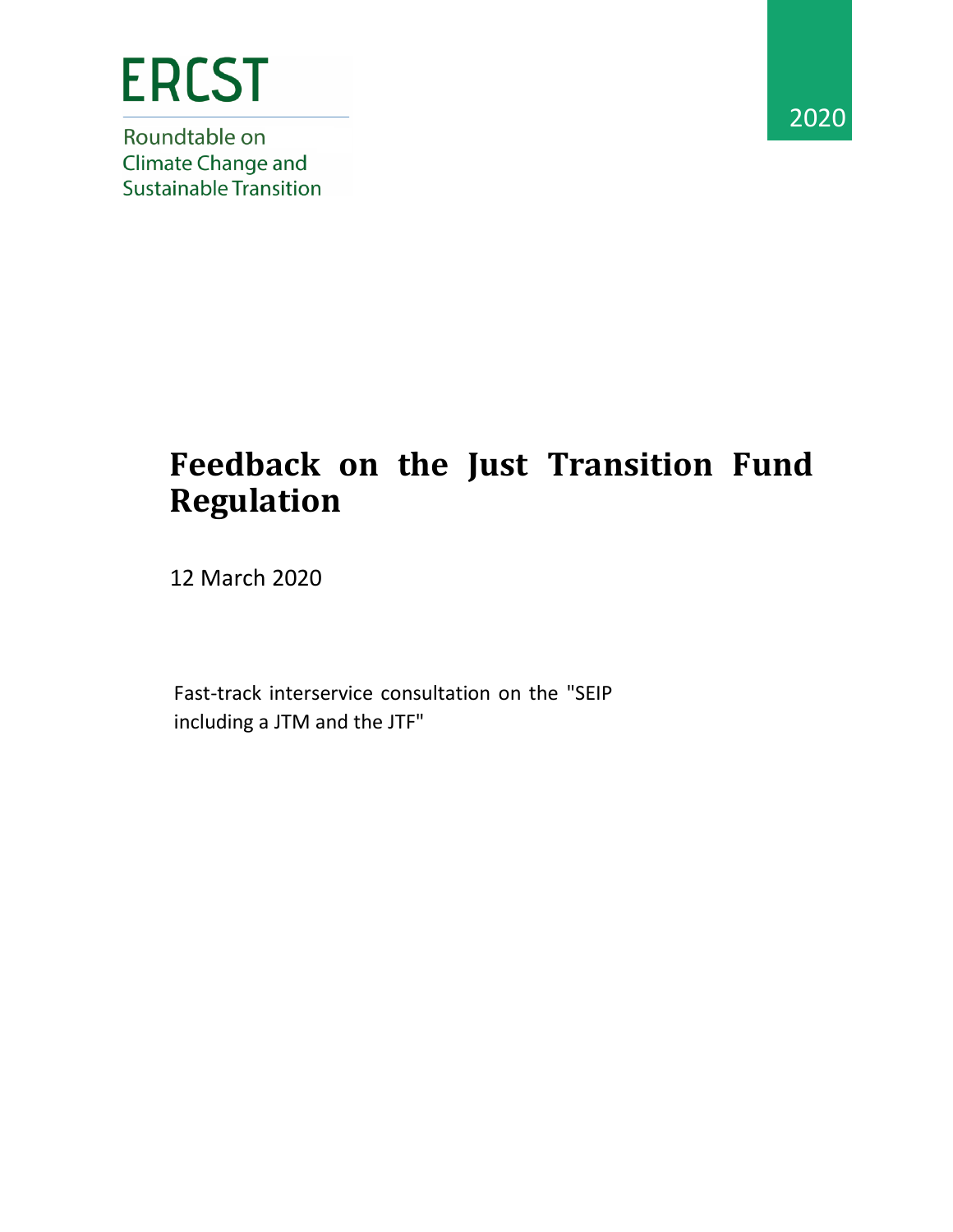## Governance

- Need: flexibility in the level of aggregation
- Positive: participation across all EU MSs
- Need: recognition of different economic circumstances

The Allocation is done at the sub-national level based on the recommendation of the MS. However, giving direct access at the subnational and sub-regional level should be matched with cooperation possibilities to build transregional and transnational groupings according to the nature of the problem. The social and economic transition may have a greater impact at a larger scale than at the very local level. Additionally, regions which may experience labour migration are not necessarily the same as those that benefit from the transition.

Consequently, greater flexibility may need to be considered in the allocation resources from the JTM/JTF, to allow for the recognition of socio-economic impacts and investment needs across areas greater than what the current governance proposes.

A positive aspect can be attributed to the participation in the JTM/JTF across the entire EU and makes it interesting as a sustainable mechanism lasting into the future. This should allow to agree on climate transition support until 2050, beyond the current MFF. In turn, this could be a good solution - the allocation of funds in the upcoming MFF should be associated with the climate neutrality goal and used as a model to deal with further consequences of the Green Deal.

Beneficiaries, that is regions in transition under Pillar 1, can attract investments under Pillars 2 and 3. While the EU budget and Sustainable Europe Investment Plan can mobilize substantial funds necessary to finance the climate just transition, it is important to secure enough financing in economies that have investment capacities below the EU average. This can be done by, for example, considering GDP/capita, budgetary constraints or access to capital markets.

Level of funding for Just Transition - nowhere near sufficient

Who provides the money?

It is important to note that the Just Transition Fund provides a total of 7.5 bn EUR of fresh money and is meant to leverage 100 bn EUR in total. Together with the EU ETS funds, this could add up to some 125 bn EUR available for the current decade. The needs for financing the actual transition seems to be substantially higher. The power sector estimates 90-110 bn EUR annually for the electricity generation alone<sup>1</sup>. In that context the amount offered is just 1/10 of the needed sum.

Since the ETS is expected to generate some 25<sup>2</sup> bn EUR for the Modernization and Innovation Funds (at current price levels), this puts the 7.5 bn EUR from the JTF in perspective. Also, the EU budget is about

<sup>1</sup> <https://cdn.eurelectric.org/media/3457/decarbonisation-pathways-h-5A25D8D1.pdf>

<sup>2</sup>https://ercst.org/publication-implementation-of-the-funding-mechanisms-in-the-fourth-phase-of-the-eu-etsstate-of-play/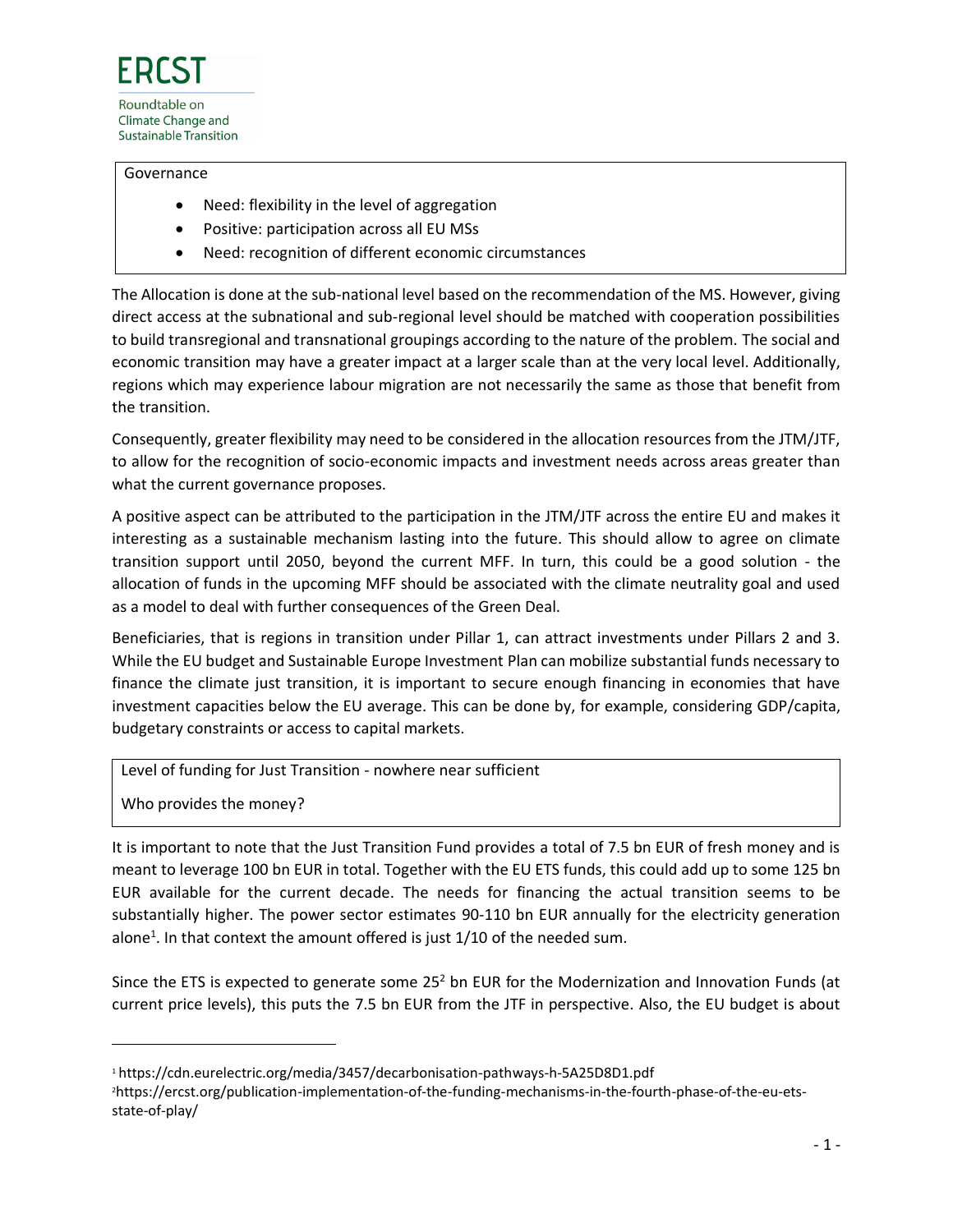150 bn EUR – national budgets are often substantially larger (starting with Austria and Belgium). The 1 tn EUR foreseen by SEIP is in itself another magnitude of money.

The 7.5 bn will be substantially leveraged with the non-committed (private/national) money. The Juncker Fund mobilized 30 bn EUR and was triggering some 450 bn EUR of investments<sup>3</sup>. Repeating the experience in terms of results may not be desirable, and will require close monitoring and quantification, so that we know the results in terms of e.g. job creation and emissions reductions.

While the only 'fresh and committed' money is included in the JTFund, the other pillars can mobilize funds which normally could go elsewhere. This includes private investments and also public funding which could be spent in non-climate-related areas.

The role of national governments is still to be determined – for example when deciding on matching the JTF money. The proposal suggests that the programming process, including identification of the territories, will be agreed in a dialogue between the Commission and each MS.

It would be important to take into account the capacity of MS to finance the necessary investments to cope with transition towards climate neutrality. In practice, this could mean the requirement of adding criteria based on non-material factors like development or mobility.

MS which already decided on coal phase-out/transition can be supported with the mechanism, so they will be partly replacing and partly unblocking the funds already committed to this goal. Indeed, having the Just Transition Mechanism will justify spending in the sectors covered by the state aid guidelines.

The EU funds matched with national co-financing can provide support for investment which are already planned, so which are not necessarily additional. We support this solution to the extent that it frees access to funding which otherwise would not be accessible under the state aid guidelines. While for countries which didn't plan such transition themselves, it can constitute an incentive to directly stream funding into "just transition".<sup>4</sup>

## Lending criteria and role of EIB

The EIB will focus on support for different sectors, as well as regional cooperation support. In 2025, funding for climate and environment goals should reach 50%, while spending for cohesion and transition of regions should reach another 30%. This funding should align with both the needs of the Paris Agreement and follow the Energy Lending Criteria (ELC).

While respecting the ELC, it would be important that the JTM/JTF should take a holistic view and also include in its focus financing infrastructure and energy. It should be balancing different transitions – both economic and social.

<sup>3</sup>[https://ec.europa.eu/commission/strategy/priorities-2019-2024/jobs-growth-and-investment/investment-plan](https://ec.europa.eu/commission/strategy/priorities-2019-2024/jobs-growth-and-investment/investment-plan-europe-juncker-plan/investment-plan-results_en)[europe-juncker-plan/investment-plan-results\\_en](https://ec.europa.eu/commission/strategy/priorities-2019-2024/jobs-growth-and-investment/investment-plan-europe-juncker-plan/investment-plan-results_en)

<sup>4</sup>Examples indicate that 1 euro invested between 2007 and 2013 under the cohesion policy increased the gross national product by €2.74